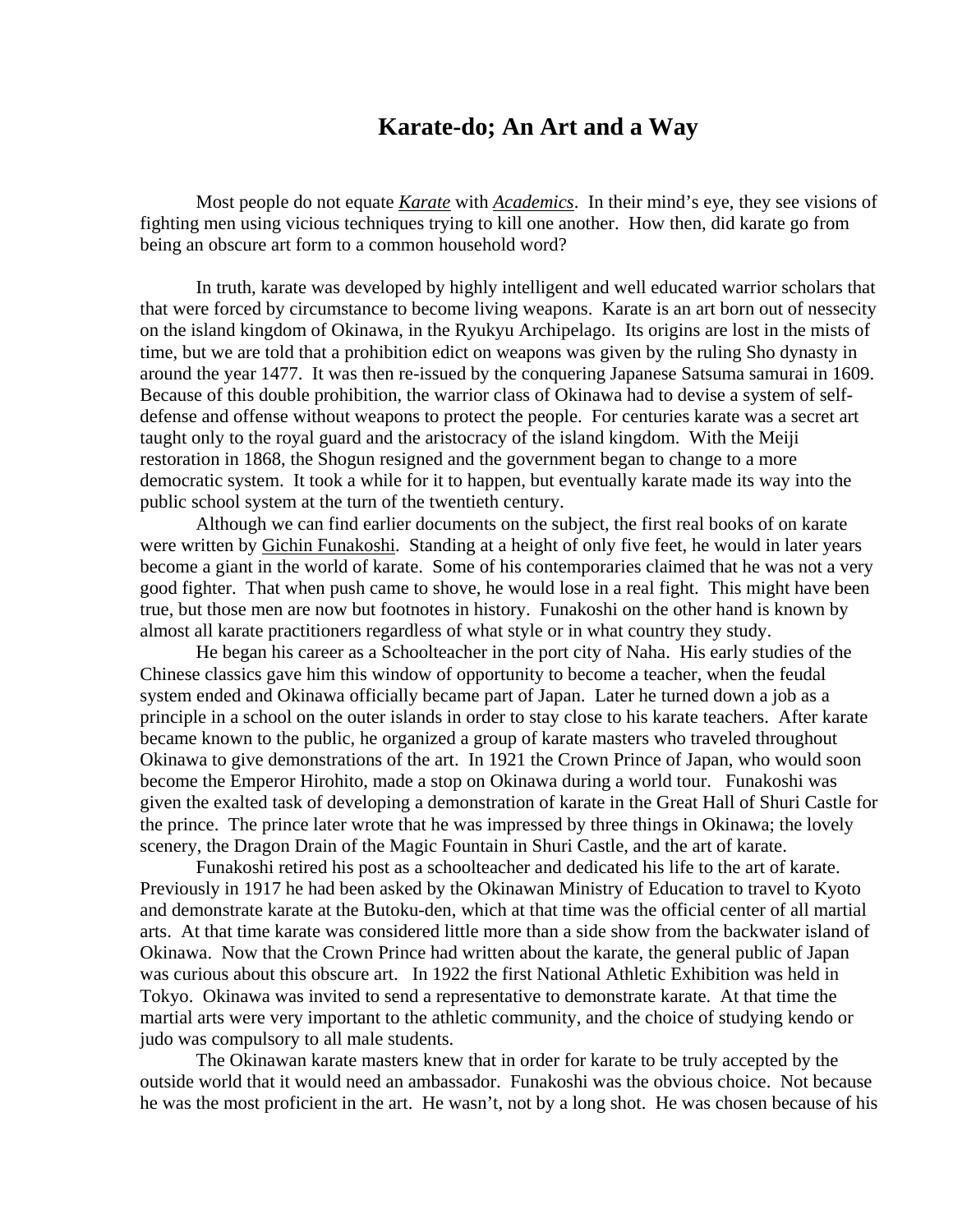academic background. He spoke the Japanese language fluently and was familiar with their customs, culture, and politics. He was an articulate speaker and was known for his beautiful calligraphy. He was 53 years old and president of the Okinawan Shobukai (Martial Spirit Promotion Society).

As he sailed to Japan and into history, he composed the following poem;

*"On the island in the sea to the south, There is transmitted an exquisite art. This is karate. To my great regret, The art has declined And its transmission is in doubt Who would undertake The monumental task of Restoration and Revival? This task I must undertake; Who would if I do not? I vowed to the blue sky."* 

 *Shoto* 

 He signed the poem with his pen name 'Shoto' that he used on all his Chinese poems. After he concluded his demonstration of kata (Kusanku and Naihanchi) and oratory, Funakoshi planed to return to Okinawa, but fate intervened. He was invited to teach at the famed Kodokan Judo hall by its founder, Jigoro Kano. Soon he was deluged by offers to stay and teach the art at a number of other venues. He was asked by the famous artist, Hoan Kosugi, to write a reference book in case he did return home. Funakoshi said that he would if Kosugi would provide a cover for it. Kosugi eventually designed the famous Shotokan Tiger that has become the symbol of Funakoshi's style of karate.

*Ryukyu Kempo: Karate* was published at the end of 1922 with line drawings depicting the techniques of the art. The next year the great kanto earthquake destroyed the printing plates of the book. In 1926 it was re-issued as *Rentan Goshin Karate-jutsu* (Strengthening of Willpower and Self-defense through the Techniques of Karate). In this publication the techniques were depicted with photographs of Funakoshi performing the kata and kumite.

 Funakoshi was invited to use Hakudo Nakayama's kendo *dojo* (the place to study the way) for his classes. Nakayama was a famous kendo sensei and is considered the founder of modern Iaido (now known as Muso Shinden Ryu). This elevated Funakoshi's status in the eyes of the Japanese who now no longer considered him a foreigner. On March 20, 1928 he was invited to demonstrate karate for the Imperial Household in the Saineikan on the palace grounds.

 Funakoshi knew that for karate to survive he had to appeal to the academic elite. Soon he was invited to start karate clubs at the Keio, Tokyo, Takushoku, Chuo, Hitotsubashi, Gakushuin, Hosei, Nihon, Meiji, and other Universities (today there are over 200 collegiate karate clubs in Japan).

 In 1936 the *Karate-do Kyohan* (Empty Hand Way, Master Text) was published. This was the first time he used the term *'Empty Hand'* instead of *'China Hand'* as the meaning for kara-te. These two terms are both pronounced *Kara* in Japanese. It was Japan's increased nationalism at the time that made him make the change. He also focused on the arts more philosophical aspects